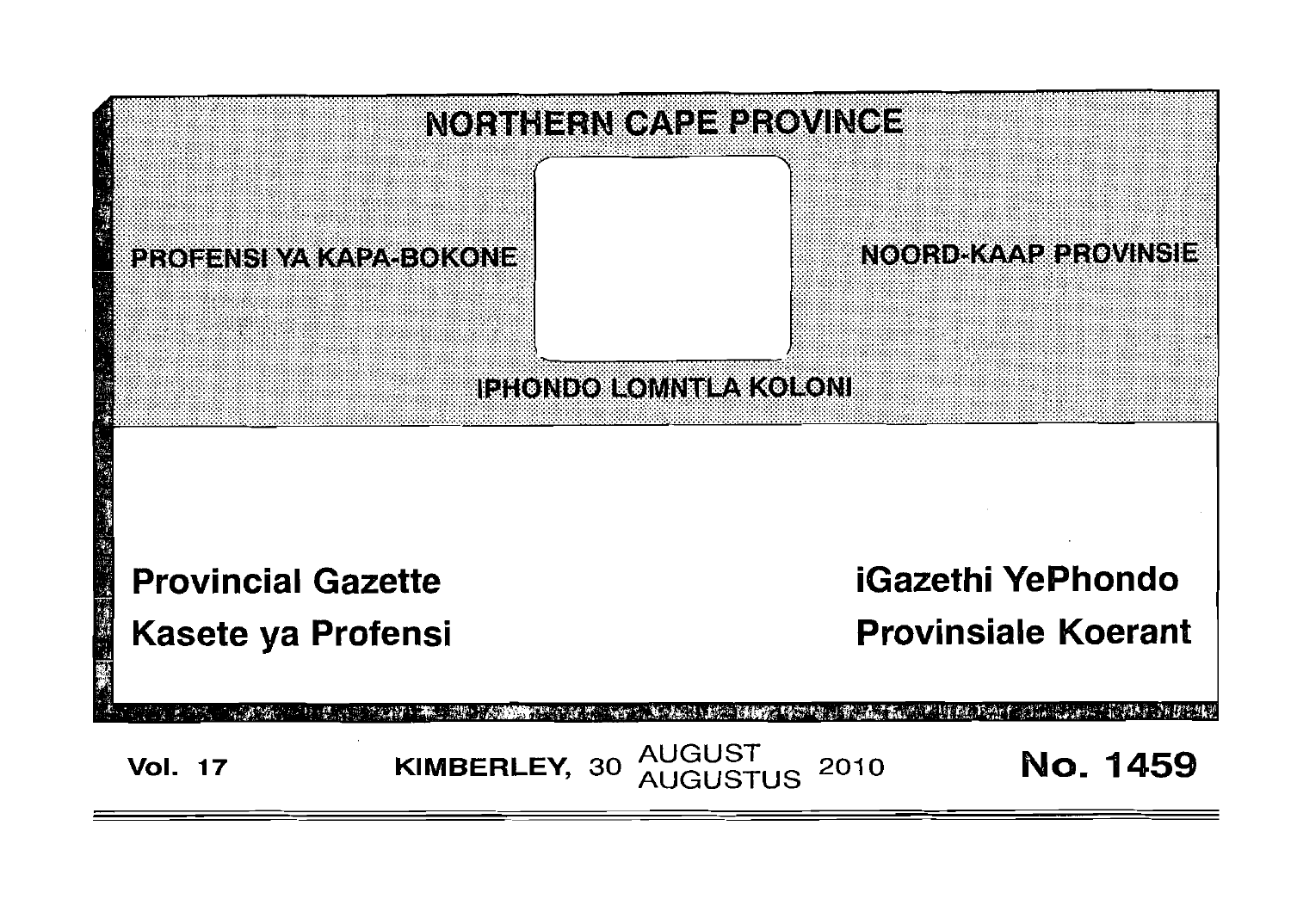#### IMPORTANT NOTICE

The Government Printing Works will not be held responsible for faxed documents not received due to errors on the fax machine or faxes received which are unclear or incomplete. Please be advised that an "OK" slip, received from a fax machine, will not be accepted as proof that documents were received by the GPW for printing. If documents are faxed to the GPW it will be the sender's responsibility to phone and confirm that the documents were received in good order.

Furthermore the Government Printing Works will also not be held responsible for cancellations and amendments which have not been done on original documents received from clients.

## **CONTENTS ·INHOUD**

| No. |                                                                                                                 | Page<br>No. | Gazette<br>No. |
|-----|-----------------------------------------------------------------------------------------------------------------|-------------|----------------|
|     | <b>GENERAL NOTICE • ALGEMENE KENNISGEWING</b>                                                                   |             |                |
|     | 103 Northern Cape Planning and Development Act (7/1998): Sol Plaatje Municipality: Removal of restrictive title |             | 1459           |

| 103 Noord-Kaapse Wet op Ontwikkeling en Beplanning (7/1998): Sol Plaatje Munisipaliteit: Opheffing van beperkende |      |
|-------------------------------------------------------------------------------------------------------------------|------|
| titelvoorwaardes en hersonering: Erf 11460, Kimberley                                                             | 1459 |